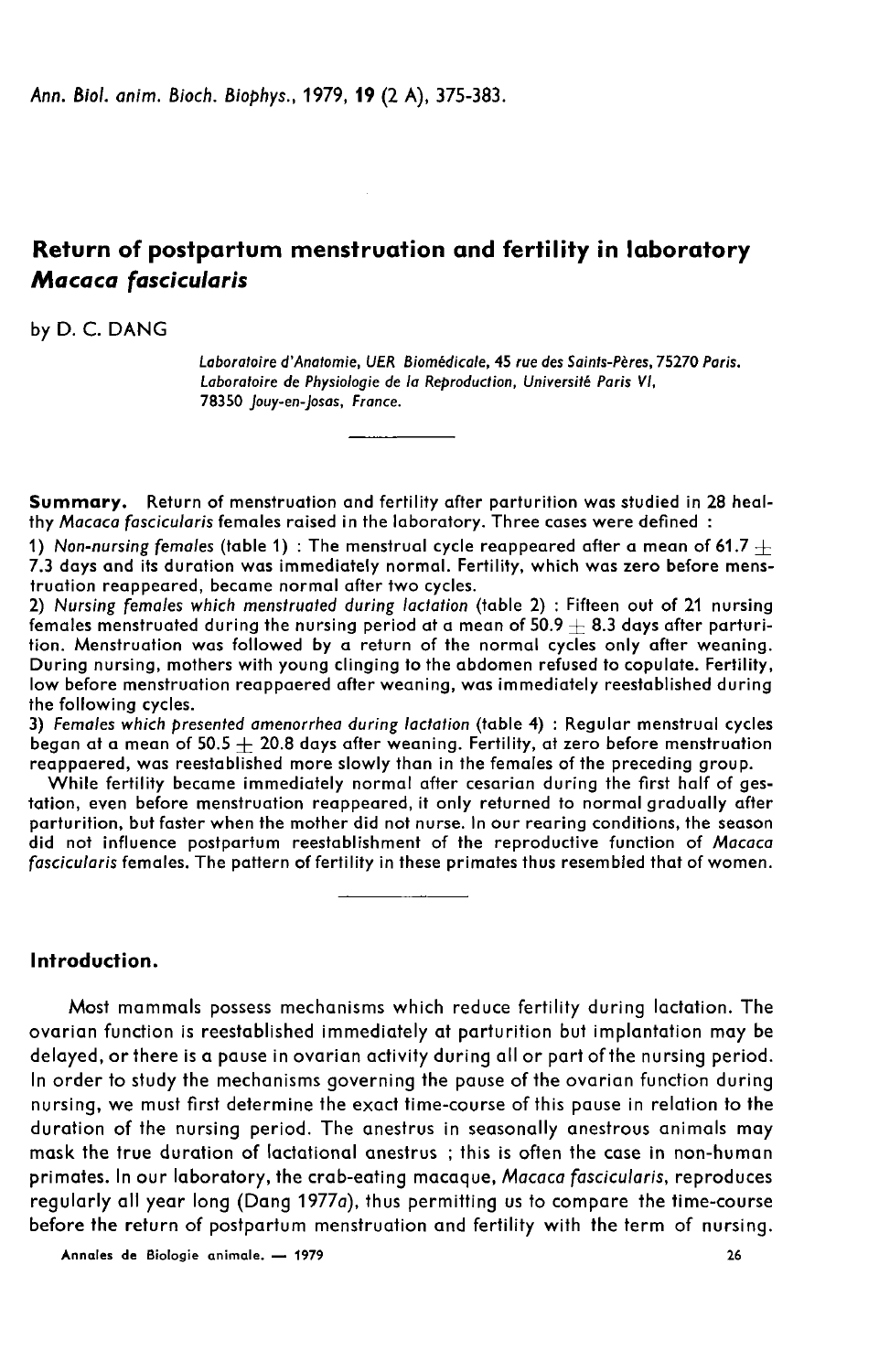## Material and methods.

Twenty-eight healthy females were used in this study ; the rearing conditions have been described elsewhere (Dang, 1977a). We observed 33 birth spaced throughout the year. Thirty of the females were fertilized at the laboratory, and 3 females from Indonesia were already pregnant when they arrived in our colony. All the gestations terminated in the birth of live young. The females were then divided into 2 lots, as shown in figure 1.



FIG. 1. - Schedule for return of females to males after parturition.  $D = days$ ; P = parturition; RM = return of menstruation ;  $M =$  onset of menstruation ;  $W =$  day of weaning.

Lot 1 included 12 females which did not nurse ; the newborns were separated from their mothers and artificially fed with a bottle from day 1 or 2 after birth. Six of the females were put with the males again from postpartum day 13 to 21 (during a normal menstrual cycle ovulation generally occurs between days 12 and 14) ; the other 6 females were put back with the males between postpartum days 34 and 43. As soon as the 12 females began to menstruate, they were allowed to stay with the males for 24 or 48 hrs starting on day 12 of the menstrual cycle ; this is the usual practice in our laboratory.

The nursing females (lot 2) were put back with the males according to the same schedule as lot 1 females. No lot 2 females were receptive to the males during these periods. After abrupt weaning, they were returned to the males (fig. 1) either from post-weaning days 13 to 21 (8 animals of first sub-group) or from post-weaning days 22 to 32 (13 animals of second sub-group). After the first post-weaning menstruation, they were put with the males during the usual period in our laboratory (days 12 to 15 of the menstrual cycle).

The animals were examined for signs of menstruation by vaginal smear 6 days per week beginning at postpartum day 10. Postpartum fertility was determined by pregnancy, confirmed after cesarian or by natural birth.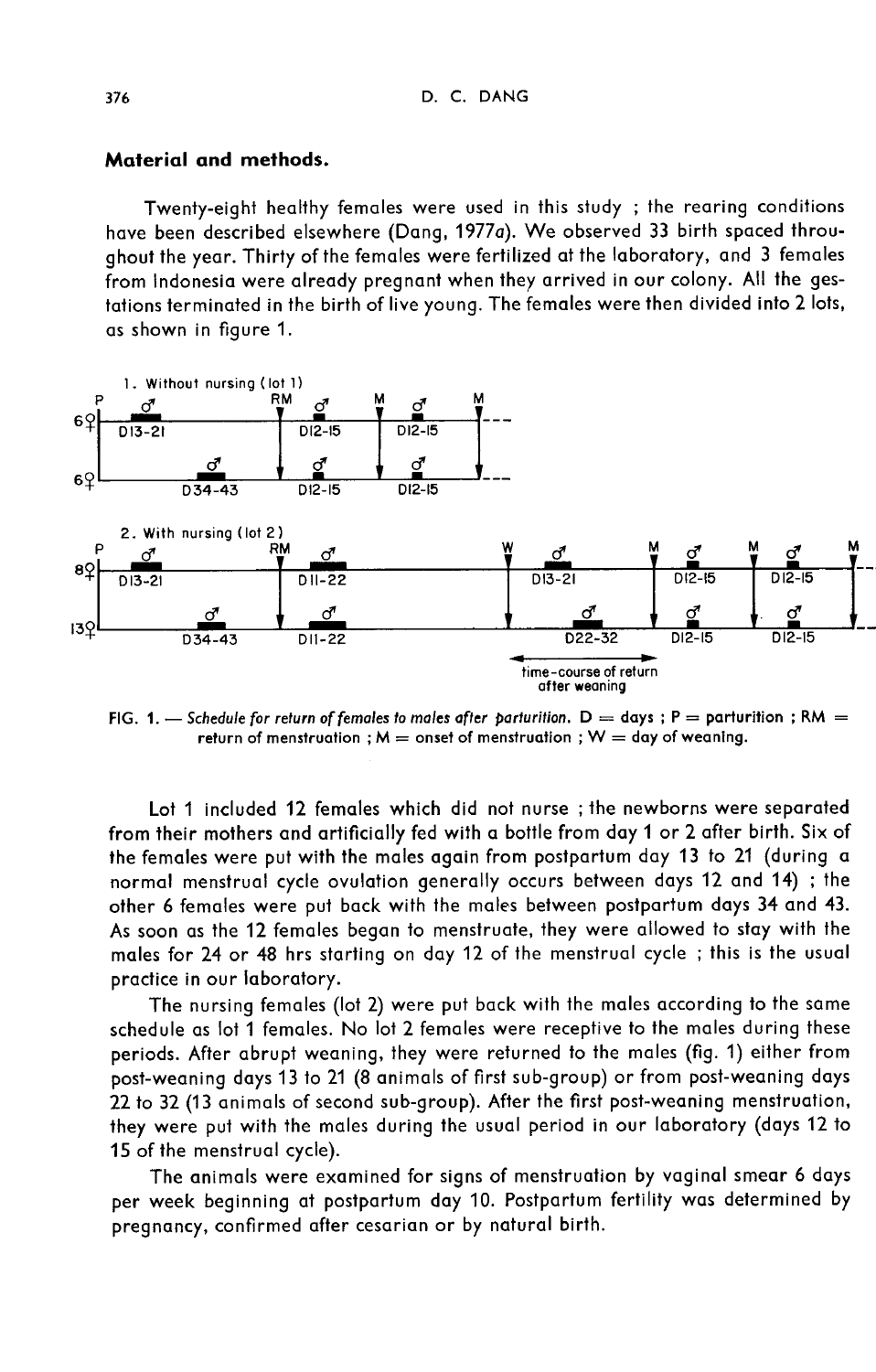# Results.

Lot 1 : Non-lactating females (table 1). - The 12 non-nursing females started to menstruate after a mean delay of 61.7  $+$  7.3 days. This time-course was the same whether birth took place in March-April or in September-October. None of the 12 females became pregnant before menstruation reappeared, although regular copulation with ejaculation was observed. During the first 6 postpartum menstrual cycles, 10 of the 12 non-lactating females became pregnant. The fertility rate seems slightly lower during the first 2 menstrual cycles, while after cesarian this rate immediately reaches that of the mean of the colony (tables 1 and 3). However, the cycles were few in number, and did not permit a reasonable statistical analysis.

#### TABLE 1

| Month of    | Time-course |                 |              | Duration of the following menstrual cycles |              |           |           |  |
|-------------|-------------|-----------------|--------------|--------------------------------------------|--------------|-----------|-----------|--|
| parturition | of return   | 1st cycle       | 2nd cycle    | 3rd cycle                                  | 4th cycle    | 5th cycle | 6th cycle |  |
| Mar.<br>id  | 53d<br>59   | 36d<br>Pregnant | 36d          | Pregnant                                   |              |           |           |  |
| id          | 66          | 38              | 36           | 35                                         | 37           | 36        | Pregnant  |  |
| Apr.        | 59          | 34              | Pregnant     |                                            |              |           |           |  |
| Sept.       | 45          | 29              | 28           | 38                                         | 27           | 24        | 27        |  |
| id          | 55          | Pregnant        |              |                                            |              |           |           |  |
| id          | 62          | 33              | 44           | 40                                         | 38           | Pregnant  |           |  |
| id          | 91          | 28              | 51           | Pregnant                                   |              |           |           |  |
| id          | 53          | 33              | 46           | 28                                         | Pregnant     |           |           |  |
| Oct.        | 67          | 42              | 31           | 32                                         | 31           | 29        | 30        |  |
| id          | 67          | 36              | 39           | 34                                         | 31           | Pregnant  |           |  |
| id          | 64          | 47              | 25           | Pregnant                                   |              |           |           |  |
| $X + SD$    | $61,7+7,3$  | $35,6 + 4,1$    | $37,3 + 6,6$ | $34,5 + 4,5$                               | $32,8 + 5,7$ |           |           |  |
| Fertility   | 0/12        | 2/12            | 1/10         | 3/9                                        | 1/6          | 2/5       | 1/3       |  |
|             | Fertility   | $3/22$ Cycles   |              | 7/23 Cycles                                |              |           |           |  |

Return of postpartum menstruation and fertility in non-nursing mothers

Lot  $2:$  Nursing females (tables 2, 3, 4).  $-$  The females refusing to mate during lactation, only one copulation without ejaculation was observed. As regards postweaning fertility in females which had nursed, we distinguished 2 cases :

A. - Females menstruating during nursing. Fifteen of the 21 nursing mothers (70 p. 100) menstruated again after a mean delay of 50.9  $\pm$  8.3 days following birth (table 2). This delay is not significantly different from that of the females which did not nurse; it is confirmed by observations on 4 females during 2 or 3 successive pregnancies followed or not by nursing (table 3). The length of the first menstrual cycle during lactation is very irregular (table 2). After weaning, the duration of the menstrual cycles rapidly returned to normal.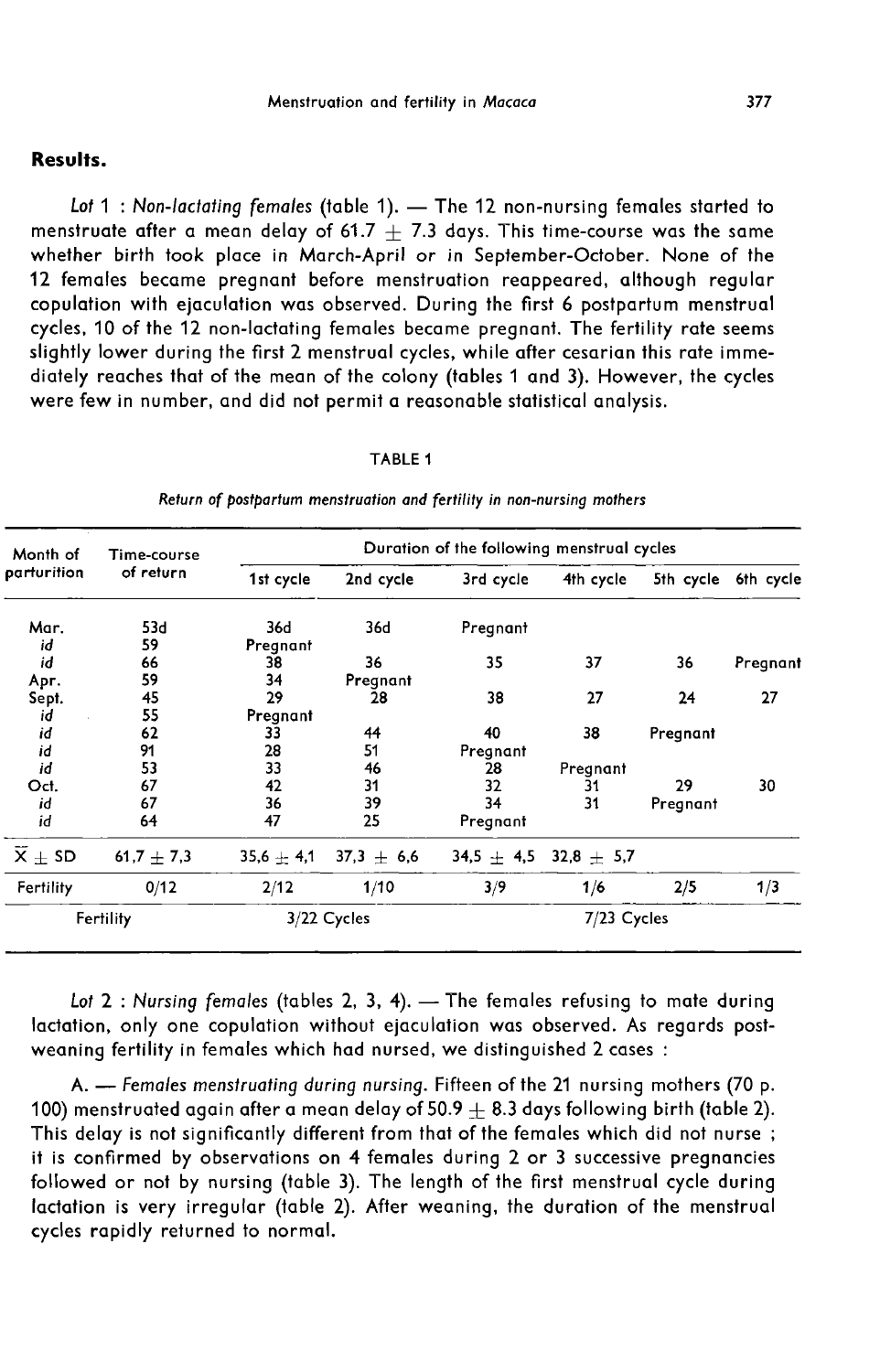#### D. C. DANG

From post-weaning day 13, all females copulated actively and ejaculation was regularly noted every day. However, during this period lasting from weaning to the return of menstruation, only 2 out of 15 females became pregnant. This fertility rate (13 p. 100) appears lower than that of the following 2 cycles (7/21 or 33 p. 100), which is about the same as the rate in our colony (69/196 or 35 p. 100) for cycling females living with males in the same conditions (Dang, 1977a).

#### TABLE<sub>2</sub>

| Month of<br>parturition | Dura-<br>tion of | Time-course<br>of postpar- | <b>Duration</b><br>of cycle<br>during | Time-course<br>of return<br>after wean- |        |               | menstrual cycles | Duration of the following |        |
|-------------------------|------------------|----------------------------|---------------------------------------|-----------------------------------------|--------|---------------|------------------|---------------------------|--------|
|                         | nursing          | tum return                 | nursing                               | ing                                     | 1st    | 2nd           | 3rd              | 4 <sub>th</sub>           | 5th    |
| Mar. *                  | 94d              | 82d                        |                                       | Pregnant                                |        |               |                  |                           |        |
| id                      | 115              | 35                         | 70                                    | 49d                                     | 34d    | 36d           | 36d              | 36d                       |        |
| id                      | 89               | 25                         | 51                                    | 44                                      | Pregn. |               |                  |                           |        |
| Apr.                    | 127              | 42                         | 50                                    | 41                                      | 36     | 38            |                  |                           |        |
| May                     | 78               | 60                         |                                       | 95                                      | 48     | 32            | 27               | Pregn.                    |        |
| Jul.                    | 69               | 49                         | -                                     | Pregnant                                |        |               |                  |                           |        |
| id                      | 67               | 49                         |                                       | 39                                      | 27     | 23            | 35               | 29                        | Pregn. |
| Aug.                    | 52               | 41                         |                                       | 51                                      | Pregn. |               |                  |                           |        |
| Nov.                    | 89               | 41                         | 28                                    | 44                                      | Pregn. |               |                  |                           |        |
| id                      | 74               | 36                         |                                       | 40                                      | 63     | 33            | Pregn.           |                           |        |
| id                      | 74               | 55                         |                                       | 59                                      | 36     | Pregn.        |                  |                           |        |
| id                      | 74               | 55                         |                                       | 46                                      | 35     | 36            | Pregn.           |                           |        |
| Dec.                    | 80               | 72                         |                                       | 44                                      | Pregn. |               |                  |                           |        |
| id                      | 84               | 59                         | 26                                    | 51                                      | Pregn. |               |                  |                           |        |
| id                      | 94               | 62                         | 23                                    | 21                                      | 60     | Pregn.        |                  |                           |        |
| $X + SD$                | 84,0             | 50,9                       | 41,3                                  | 48,0                                    | 42,4   | 33,0          |                  |                           |        |
|                         | 士                | 士                          | 士                                     | 士                                       | 士      | 士             |                  |                           |        |
|                         | 10,4             | 8,3                        | 19,6                                  | 10.1                                    | 10,9   | 5,6           |                  |                           |        |
| Fertility               |                  | 0/15                       | 0/6                                   | 2/15                                    | 5/13   | 2/8           | 2/5              | 1/3                       | 1/1    |
|                         |                  | Cycles                     | Cycles                                | Cycles                                  |        | Cycles Cycles | Cycles           | Cycles                    | Cycle  |
|                         |                  | Fertility                  |                                       |                                         | 7/21   |               |                  | 4/9                       |        |

Return of bostbartum menstruation and fertility in nursing mothers which menstruated during lactation

\* Pregnant Indonesian female.

B. - Females not menstruating during lactation. 30 p. 100 of the nursing females did not menstruate during lactation. Following weaning, they began to menstruate regularly again after a mean of  $50.5 + 20.8$  days. This time-course is not different from that of the postpartum delay in females menstruating during nursing or from the time-course of non-lactating females. Although the first 6 menstrual cycles after weaning lasted a normal time, the fertility rate during these cycles tends to be lower than in females menstruating during nursing (table 4).

378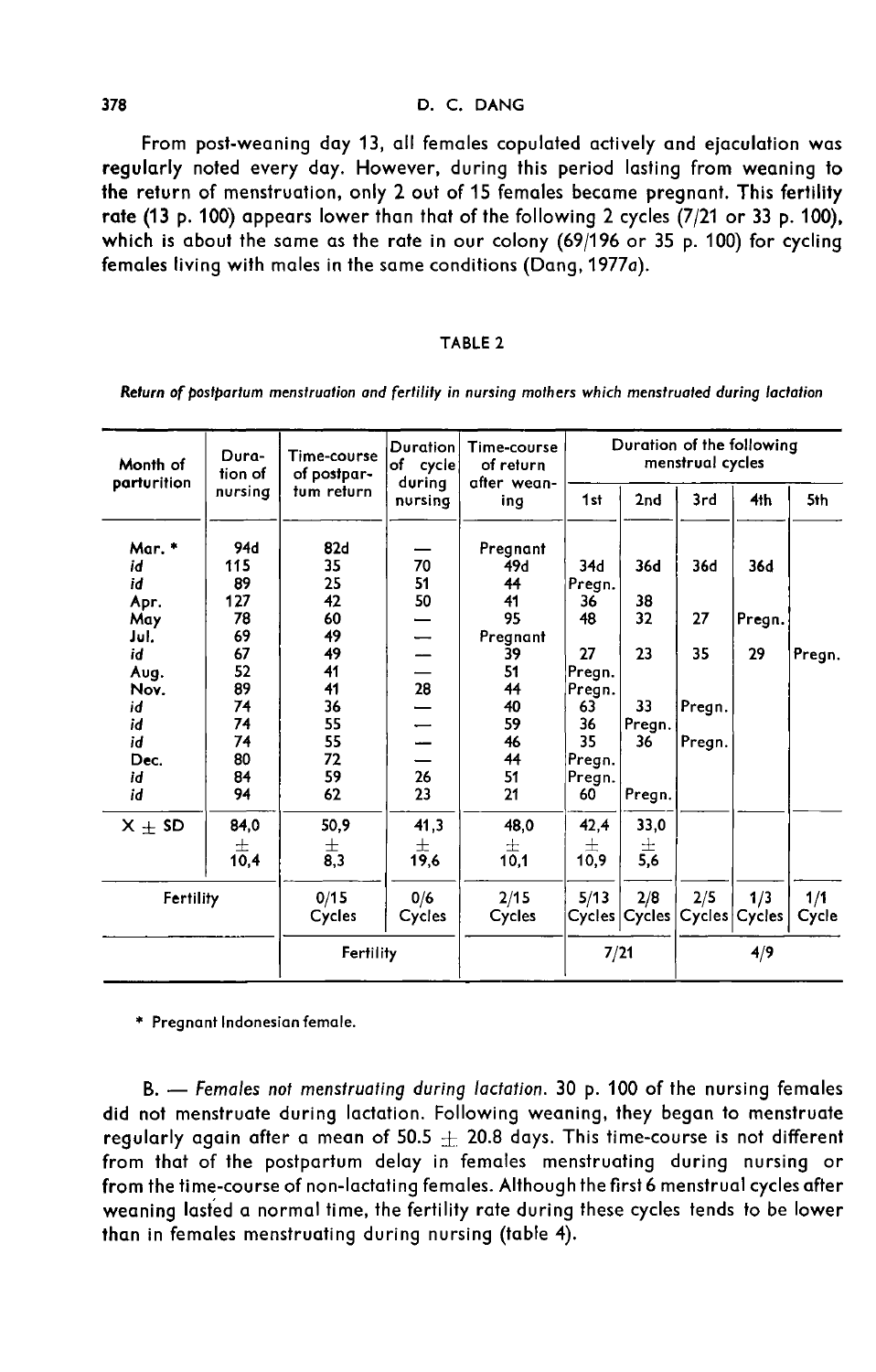Comparison of the time-courses of return of menstruation and fertility after parturition in 4 females submitted successively to 1) drying-up, 2) nursing, 3) cesarian

TABLE 3

|                     |                                  |                                            | Without nursing |                   |                                            |                          |                                                  |     | Nursing                                                   |                                                        |                                           |                       |          |                           | After cesarian                                                                                                                                                                                                                                                                                                                                                                                                                                                                                                                     |                                            |              |
|---------------------|----------------------------------|--------------------------------------------|-----------------|-------------------|--------------------------------------------|--------------------------|--------------------------------------------------|-----|-----------------------------------------------------------|--------------------------------------------------------|-------------------------------------------|-----------------------|----------|---------------------------|------------------------------------------------------------------------------------------------------------------------------------------------------------------------------------------------------------------------------------------------------------------------------------------------------------------------------------------------------------------------------------------------------------------------------------------------------------------------------------------------------------------------------------|--------------------------------------------|--------------|
| $\ddot{\mathbf{r}}$ | Month of<br>  Parturi-<br>  tion | Time-course<br>Preturn of<br>Imenstruation |                 |                   | Duration of postpartum<br>menstrual cycles |                          | Month of Duration<br>parturi- of<br>tion nursing |     | Time-course<br>of return of<br>postpartum<br>menstruation | Time-course<br>of return<br>of menstrua-<br>tion after | Duration of<br>weaning<br>cycles<br>after |                       | Month of | ភ្នំ <sup>5</sup><br>ខែមី | $\begin{array}{cc}\n\textbf{Time} & \textbf{other} \\ \textbf{course} & \textbf{off} \\ \textbf{return} & \textbf{off} \\ \textbf{return} & \textbf{off} \\ \textbf{mean} & \textbf{off} \\ \textbf{mean} & \textbf{off} \\ \textbf{from} & \textbf{off} \\ \textbf{from} & \textbf{off} \\ \textbf{from} & \textbf{off} \\ \textbf{from} & \textbf{off} \\ \textbf{from} & \textbf{off} \\ \textbf{from} & \textbf{off} \\ \textbf{from} & \textbf{off} \\ \textbf{from} & \textbf{off} \\ \textbf{from} & \textbf{off} \\ \text$ | Duration<br>of cycles<br>after<br>cesarian |              |
|                     |                                  |                                            | $rac{1}{2}$     | 2 <sub>nd</sub> e | 공공                                         | $rac{4}{5}$              |                                                  |     |                                                           | weaning                                                | $rac{151}{556}$                           | $rac{2\pi d}{\sigma}$ |          |                           |                                                                                                                                                                                                                                                                                                                                                                                                                                                                                                                                    | $\frac{1}{2}$                              | $rac{1}{2}$  |
| Gent                | Mar.                             | 59d                                        | Pregn.          | I                 | l                                          | l                        | နဲ့ ပုံ<br>Z ပိ                                  | 744 | ដឹង                                                       | $rac{46}{37}$                                          | ដឹង                                       | ě                     | Sept.    | 38d                       | Pregn.                                                                                                                                                                                                                                                                                                                                                                                                                                                                                                                             | I                                          | ľ            |
| ⋚                   | Sept.                            | S.                                         | S,              | 46                | 28                                         | Pregn.                   | sis<br>22                                        | 8은  | 72                                                        | 78                                                     | Pregn.<br>Pregn.                          |                       | Μaγ      | \$                        | Pregn.                                                                                                                                                                                                                                                                                                                                                                                                                                                                                                                             | I                                          | I            |
| $\tilde{\vec{r}}$   | ö                                | \$                                         | 47              | 25                | Pregn.                                     | $\overline{\phantom{a}}$ | ខំ                                               | ຘ   | 52                                                        | 7                                                      | Pregn.                                    |                       | نو<br>گا | 주주                        | 54                                                                                                                                                                                                                                                                                                                                                                                                                                                                                                                                 | 27                                         | Pregn.<br>30 |
| ż                   | ö                                | 5                                          | ą               | 뉴                 | ដ                                          | 뉴                        | ្តុ<br>កំ                                        | ಹೆ  | S,                                                        | ᢎ                                                      | Pregn.                                    |                       |          | l                         | I                                                                                                                                                                                                                                                                                                                                                                                                                                                                                                                                  | I                                          | I            |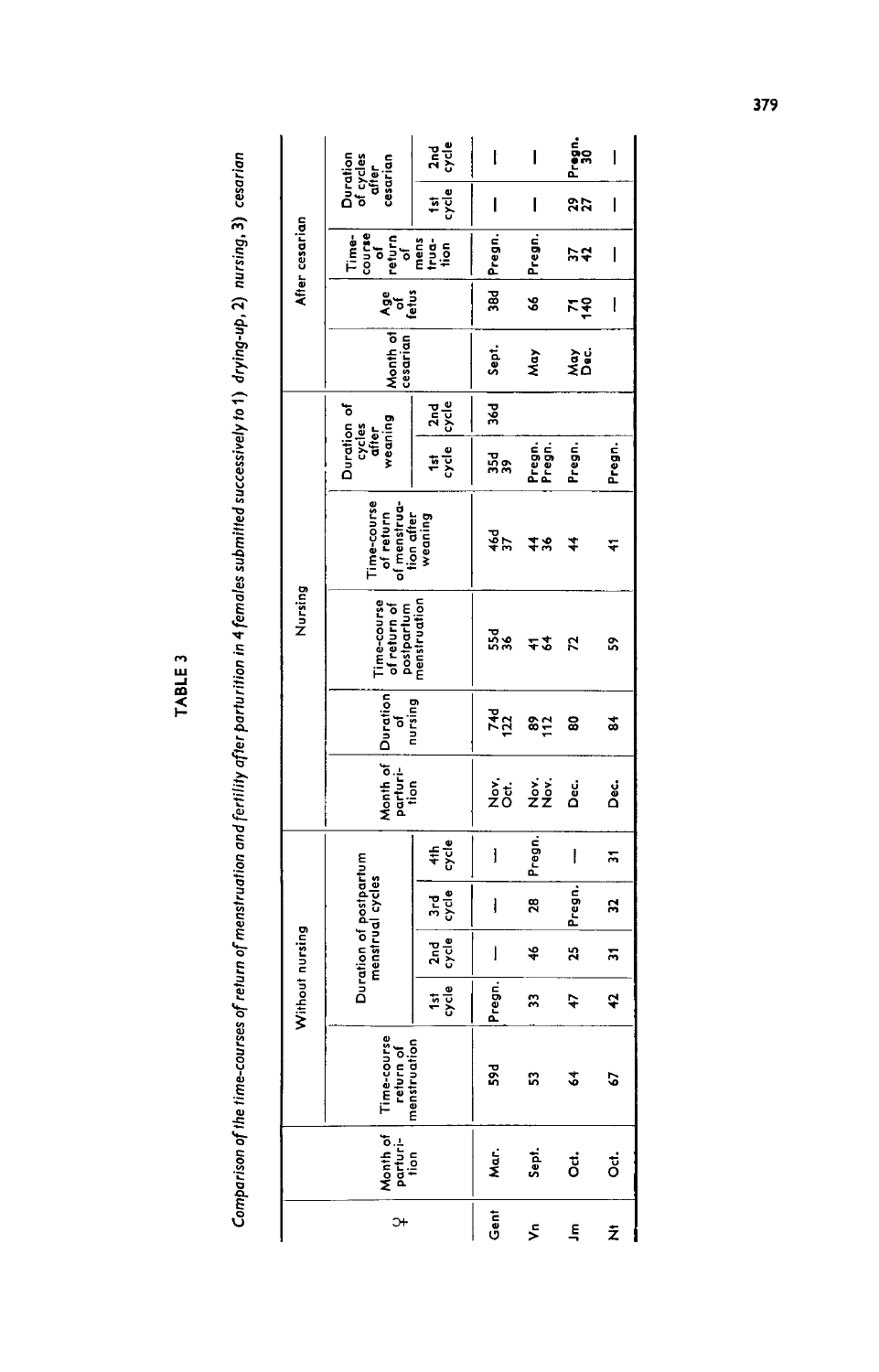#### Duration of the following menstrual Time-course Month of Duration cycles of post-weaning parturition of nursing return 1st  $2nd$  $3rd$ 4th 5th 6th Jan. \*  $57d$ 60d 54d 39d  $42d$ 44d 35d 39d Feb. 108 44 40 Prean. Mar. \*\* 29 116 60 31  $34$ 33 30 31 Nov. 75 76 28 26 46 Pregn. id 75 38  $\ddagger$ id 34 25  $\overline{\mathsf{x}}$   $\pm$  SD  $77,5+32,3$  $50,5 \pm 20,8$ Fertility  $0/6$  $0/6$  $0/4$  $1/4$  $1/3$  $0/2$  $O/2$  $0/3$  $1/8$  $1/10$ Fertility Cycles Cycles

Return of postpartum menstruation and fertility in nursing mothers which did not menstruate durina lactation

\* Pregnant Indonesian female.

\* \*Female born in the laboratory.

# Discussion.

Long periods of postpartum amenorrhea have been reported in lactating females (60 to 390 days : Spiegel, 1950 ; 29 to 315 days : Fujiwara et al., 1969) and in nonnursing females (2 to 4 months : Goodman and Hodgen, 1978). We observed shorter periods of amenorrhea in this study, i.e. 25 to 176 days in nursing females and 45 to 91 days in non-lactating animals. Contrary to the conclusions of Fujiwara et al. (1969), we did not find any differences in the time-courses of amenorrhea in females fertilized in the laboratory and those fertilized in their natural habitat.

The delay in return of postpartum menstruation is not significantly different in non-lactating females (61.7  $+$  7.3 days) and in 15 of the 21 nursing mothers (50.9  $+$ 8.3 days) which menstruated during nursing. It is longer than the time-course of the menstrual cycle which is  $34.5 + 1.3$  days (Dang, 1977a), and significantly longer than that noted after cesarian during the first half of pregnancy  $(38.0 + 2.6$  days; Dang, 1977b). During these periods, the females did not become pregnant after copulation with ejaculation, either because the copulation dates were poorly chosen or because ovulation did not occur. On the other hand, gestation has been induced before the first menstruation after weaning or after cesarian (Dang, 1977b). Fertility rate returned to normal immediately after cesarian during the first half of pregnancy. It only rose progressively after parturition, more quickly in non-nursing females and hardly at all in those which had not menstruated during nursing. Goodman and Hodgen (1978) studying the crab-eating macaque after parturition without nursing, showed that FSH surges during the delay before menstruation were not followed by peaks

### TABLE 4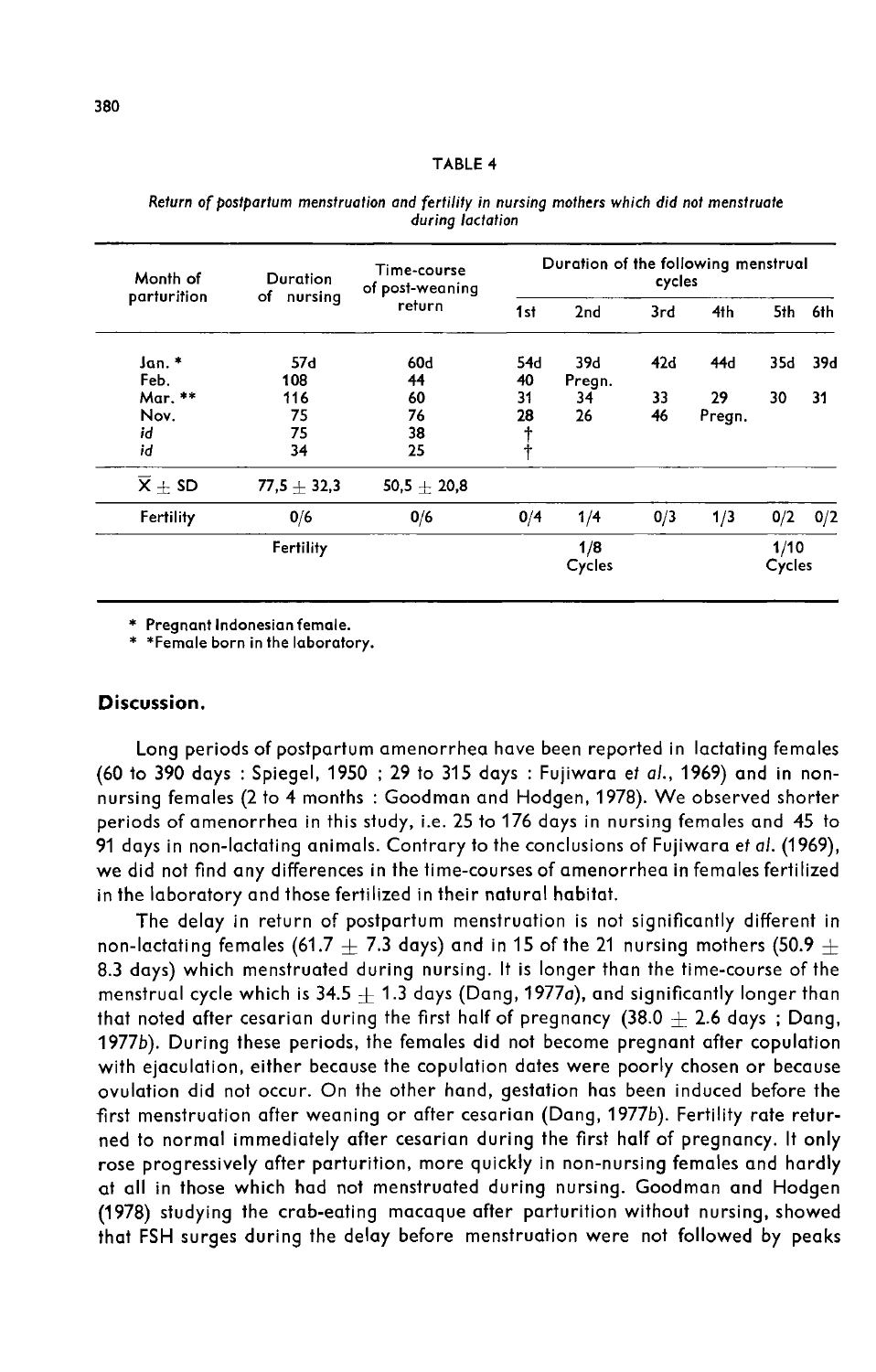of estradiol or of LH, although the evolution of these hormones was immediately normal during the first menstrual cycle.

In the females of our colony, the short duration of postpartum amenorrhea and return of fertility after a maximum of 10 months in most cases, could be explained by the fact that Macaca fascicularis adapts well to captivity and that our feeding conditions are good. The importance of the nutritional factor during nursing on return to cyclic sexual activity has been described in women (Short, 1976).

In our colony, there is no seasonal effect on reproduction since all the animals returned to normal cycles after a relatively short period, no matter what the time of the year birth or nursing occurred. These results confirm previous observations in Ine year birm of hursing occurred. These results commit previous observations in<br>our colony — a semi-open colony owing to the regular introduction of females from Indonesia - that the duration of menstrual and fertility cycles is not season-dependent (Dang, 1977a).

In our rearing conditions, we have made the behavioral observation that at the beginning of nursing the mothers refuse to copulate in spite of the attempts of the males, who might kill the nursed young. The absence of copulatory behavior in nursing non-human primates has been reported by Thompson (1967) in laboratory Macaca fascicularis and by Hrdy (1974) in Presbytis entellus in its natural habitat. However, in Presbytis, when strange males attacked a group and killed the nursed young, the mothers copulated several days afterwards and gave birth to new young 8 months later (Sugiyama, 1965 ; Yoshiba, 1968 ; Rudran, 1973 ; Hrdy, 1974). The refusal to copulate at the beginning of nursing could be due to several causes, among which hyperprolactinemia might play an important role. In fact, if nursing continues more than 5 months, nursing mothers actively copulate, evens with the young clinging to the abdomen (unpublished personal observation), that is at the time when blood prolactin level would be low. In macaque, blood prolactin, level which is very high during the last week of pregnancy (Walsh et al., 1977), drops rapidly at birth when the mother does not nurse (Goodman and Hodgen, 1978) and progressively if the animal does nurse (Knobil, 1973 ; Weiss et al., 1976 ; Gross et al., 1977).

Women menstruate again after childbirth within 42 to 168 days ; this period is frequently longer when they nurse. The menstrual cycles are irregular during the first part of lactation and the ovulation rate, which is very low before the return to menstruation, then progressively increases ; this increment is more rapid in nonnursing than in nursing women (Salber *et al*., 1966 ; Perez *et al.*, 1972 ; Vorherr, 1973). Blood prolactin level is high at the end of pregnancy, but quickly decreases in nonnursing women and more slowly in those who nurse (Tyson et al., 1972 ; Rolland et al., 1975). After abortion between weeks 8 and 20 of pregnancy, menstruation returns within 28 to 49 days - a shorter time-course than after birth at term - and ovulation frequently occurs 14 to 42 days after the abortion (Vorherr, 1973).

The postpartum reproductive function of Macaca fascicularis females thus follows a pattern similar to that of women.

> Reçu en mai 1978 Accept6 en octobre 1978.

Acknowledgements.  $-$  This work was done with the financial help of the DGRST (contract no. 77-7-0671), the CNRS (L. A. 220) and the CNTAS. We also wish to thank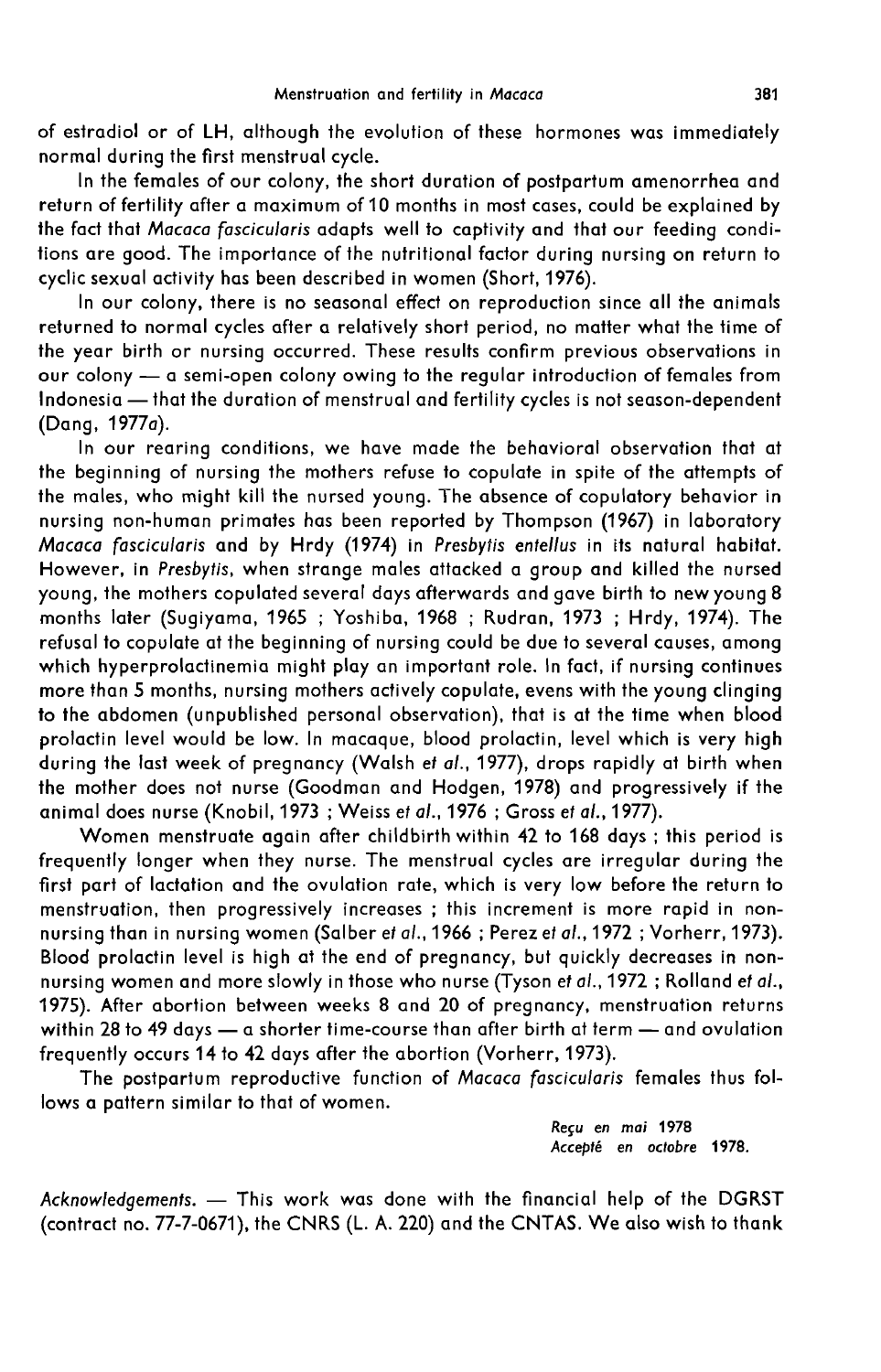G. Kann, J. Martinet and C. Thibault for their criticism and constructive discussion during this study.

Résumé. L'étude du retour des menstruations et de la fertilité chez 28 femelles Macaca fascicularis, élevées au laboratoire et en bonne santé, après une parturition normale, a révélé trois situations :

1) Chez les femelles non allaitantes (tabl. 1). Le retour du cycle menstruel se fait dans un délai de 61,7  $+$  3 jours, la durée des cycles suivants est immédiatement normale. La fertilité, nulle avant le retour des menstruations se rétablit au taux normal après deux cycles. 2) Chez les femelles allaitantes ayant des menstruations pendant la lactation (tabl. 2). Les cycles menstruels, très irréguliers réapparaissent chez 15/21 animaux dans un délai de  $50.9+8.3$  jours. Après l'arrêt d'allaitement, ils deviennent immédiatement réguliers. Mises en présence des mâles, les mères avec leur petit accroché au ventre refusent de copuler pendant cette durée d'allaitement (34-127 jours). La fertilité, faible avant le retour des menstruations après le sevrage, se rétablit d'emblée au cours des cycles suivants.

3) Chez les femelles présentant une aménorrhée pendant la lactation (tabl. 4). Après l'arrêt d'allaitement, les cycles menstruels réguliers réapparaissent dans un délai de 50,5  $+$  20,8 jours. La fertilité, nulle avant le retour des menstruations, se rétablit plus lentement que chez les femelles précédentes.

Contrairement au cas de césarienne pratiquée au cours de la première moitié de gestation où la fertilité s'installe d'emblée même avant le retour des menstruations (Dang,<br>1977 b), après la parturition, elle ne se rétablit que progressivement, plus vite quand il n'y a pas d'allaitement. Dans les conditions de notre élevage, la saison ne joue pas de rôle sur la reproduction des femelles de Macaca fascicularis. Sur le plan de la reproduction, la situation post-partum de ces femelles ressemble à celle de la Femme.

#### References

- DANG D. C., 1977a. Absence of seasonal variation in the lenghth of the menstrual cycle and fertility of the crab-eating macaque (Macaca fascicularis) raised under natural daylight ratio.<br>Ann. Biol. anim. Bioch. Biophys., 17, 1-7.
- DANG D. C., 1977b. Resumption of menstruation and fertility after cesarian in Macaca fascicularis. Ann. Biol. anim. Biochim. Biophys., 17, 325-329.
- FUJIWARA T., HONJO J., IMAIZUMI K., IMANICHI T., 1969. The postpartum menstruation of<br>cynomolgus monkeys kept under the laboratory conditions. *Jap. J. Med. Sci. Biol.*, 22, 181-185.
- GOODMAN A. L., HODGEN G. D., 1978. Post partum patterns of circulating FSH, LH, Prolactin, estradiol, and progesterone in nonsuckling Cynomolgus monkeys. Steroids, 31, 731-744.
- GROSS R. J., SCHILLER H. S., BOWDEN D. M., 1977. Postpartum serum prolactin and cortisol and their relationship with maternal and affective behaviors in the Macaca nemestrina. Gynecol. Invest., 8, 97.
- HRDY S. B., 1974. Male-male competition and infanticide among the Langurs (Presbytis entellus) of Abu, Rajasthan. Folia primatol., 22, 19-58.
- KNOBIL E., 1973. On the regulation of the primate corpus luteum. Coll. Soc. nat. Etud. Steril. Fécond. (Paris), 1-18.
- PEREZ A., VELA P., MASNICK G. S., POTTER R. G., 1972. First ovulation after childbirth : the effect of breast-feeding. Am. J. Obstet. Gynecol., 114, 1041-1047.
- ROLLAND R., LEQUIN R. M., SCHELLEKENS L. A., DE JONG F. H., 1975. The role of prolactin in the restoration of ovarian function during the early post-partum period in the human female. I : A study during physiological lactation. Clin. Endocrinol, 4, 15-25.
- RUDRAN R., 1973. Adult male replacement in one-male troops of purple-faced Langurs (Presbytis senex senex) and its effect on population structure. Folia primatol., 19, 166-192.
- SALBER E. J., FEINLEIB M., Mac MAHON B. 1966. The duration of postpartum amenorrhea. Am. J. Epidemiol., 82, 347-358.